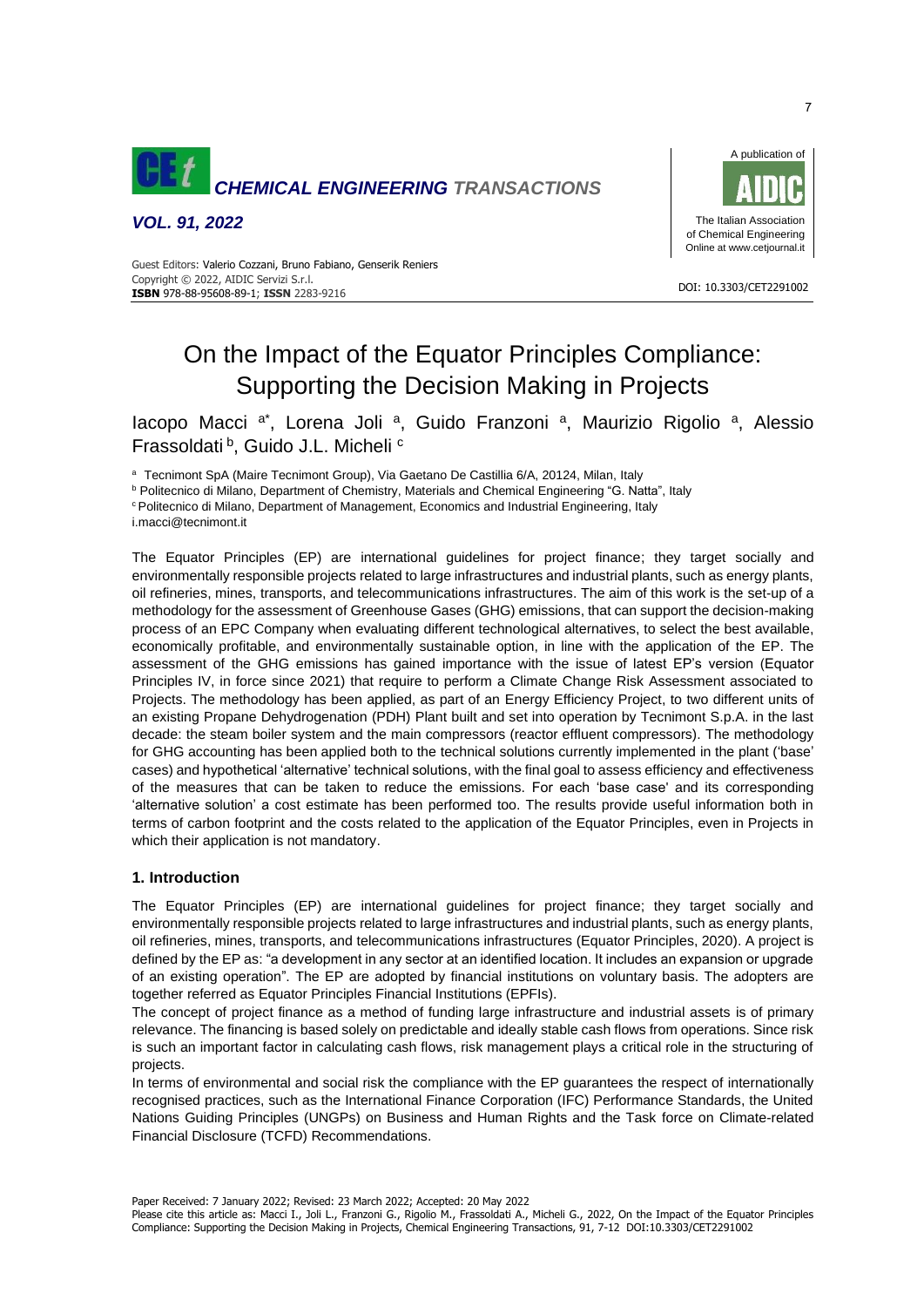The latest version of the EP (EPIV) requires a Climate Change Risk Assessment. The climate change risk can be defined as the whole of the physical risk and transition risk, which are respectively defined as: the erosion of the value of financial assets due to the increasing severity and frequency of climate-change related extreme weather events, as well as more gradual changes in climate; and the ability of a project to adjust towards a lowcarbon economy. The assessment and management of climate change risk of a project, achieved by the EP adoption, would entail easier or better access to capital by increasing investors' and lenders' confidence in the Project (TCFD, 2021).

## **2. GHG accounting methodology**

One of the main parameters used to assess the environmental impact of the Project is the accounting of the greenhouse gases (GHGs) emissions.

## **2.1 International guidelines for GHG accounting: GHG Protocol**

The Greenhouse Gas Protocol (WRI and WBCSD, 2004) is the most widely used international accounting tool. The GHG Protocol standards on "corporate accounting" define how organizations should report the GHG emissions associated with their operations. Specifically, the emissions generated inside a facility owned by a Company are divided into "Scopes". Scope 1 are direct GHG emissions occurring from sources that are owned or controlled by the Company, for example, emissions from combustion in owned or controlled boilers, furnaces, vehicles, etc., and emissions from chemical production in owned or controlled process equipment. Scope 2 are indirect GHG emissions associated with the generation of the electricity that is purchased by the Company and consumed within the boundaries of the facility. Scope 2 emissions are assumed to occur at the facility where electricity is consumed. The overall annual emissions of a facility (sum of Scope 1 and Scope 2 emissions) represent the facility Carbon Footprint. Assessment is required by EP for all projects, in all locations, when combined Scope 1 and Scope 2 emissions are expected to be more than  $100'000$  tons of  $CO<sub>2</sub>$  equivalent annually (Equator Principles, 2020).

#### **2.2 Calculation methodology**

The calculation of a carbon footprint involves the following equation, based on IPCC Guidelines (2006):

Carbon footprint emissions = Activity data  $\cdot$  Emissions factor  $\cdot$  Global warming potential (1)

Activity data is a quantitative measure of a level of activity that results in GHG emissions, e.g., the combustion of fuel (coal, diesel etc.) or absorbed electrical energy.

Emission factors used for calculating direct and indirect emissions, allow to convert activity data into GHG emissions data and are expressed in the form of a quantity of a given GHG emitted per unit of energy (t GHG/GJ), fuel (t GHG/t fuel) or a similar measure (kg CO<sub>2</sub>e/kWh). Emissions factors are reported in databases, such as the one from the US Environmental Protection Agency (EPA).

The Global Warming Potential (GWP) of a GHG indicates the amount of warming caused by the emitted gas over a given period (typically, 100 years). These values are a measure to compare the strength of greenhouse effect of different emitted gases relative to carbon dioxide. For example, the global warming caused by 1 kg of methane is 28 times the warming caused by the same amount of  $CO<sub>2</sub>$  in each period of 100 years. For such reasons, GHG can be expressed in  $CO<sub>2</sub>$  'equivalent' ( $CO<sub>2</sub>e$ ), to consider the role of different greenhouse gases by using the same unit of measurement.

*Table 1: GWP values from IPCC fifth assessment report, 2014 (AR5)*

| Greenhouse gas             | Global warming<br>potential (GWP) |
|----------------------------|-----------------------------------|
| Carbon dioxide $(CO2)$     |                                   |
| Methane (CH <sub>4</sub> ) | 28                                |
| Nitrous oxide $(N_2O)$     | 265                               |

In practice, the calculation of Scope 1 emissions requires to know the characteristics of the fuels that are burnt inside the facility since, for each fuel, it is necessary to assess the amount and the nature of the GHG that are generated by the combustion. The calculation of Scope 2 emissions is straightforward and is obtained by multiplying the value of the electrical energy (MWh) consumed on a yearly basis within the facility by the electricity emission factor.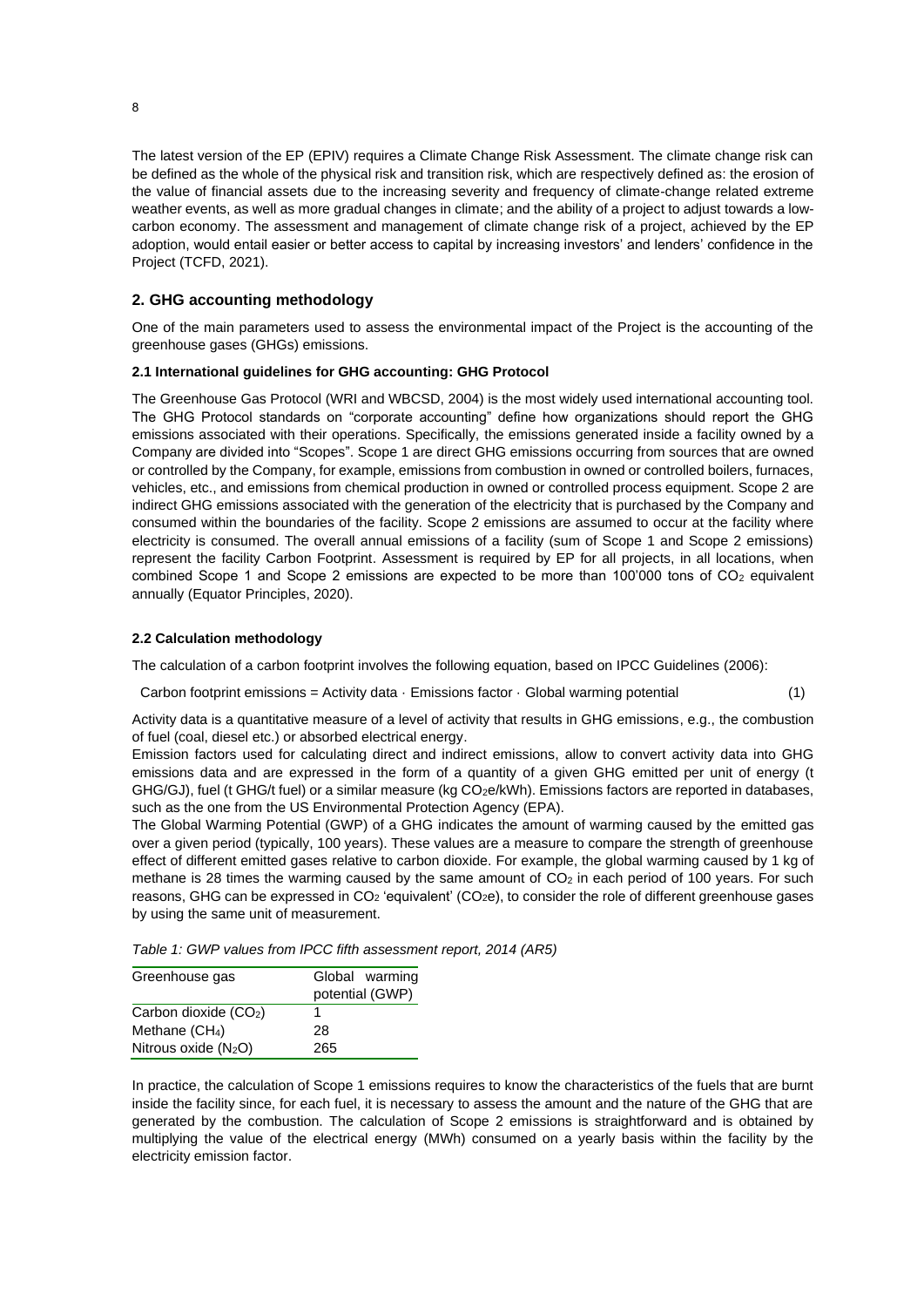This last is highly dependent on the geographic location of the plant, since it results from the fuels mix used for power generation in a specific country or region. The emission factors of electricity may vary greatly worldwide, and change the carbon footprint, as better explained fin the discussion of the results of an alternative design solution presented in this paper (para 3.2). For the present study, related to a plant located in Russia, the corresponding emission factor, taken from literature (EBRD, 2010), is equal to 0.893 tCO2/MWh.

The methodology described above allows to assess the plant Carbon Footprint once the overall inventory of fuels burnt and electricity consumed on a yearly basis are known. To assess the validity of any alternative design solution with respect to its corresponding solution ('Base' case) already implemented in the plant, it is necessary to assess the share of the plant Carbon Footprint associated to each technical solution. To do this, the plant has been subdivided into different portions. Then, starting from the plant energy, heat and mass overall balances, the amounts of fuels and electrical energy required for one-year operation of each portion of the plant have been computed. These amounts have been converted into an equivalent amount of GHG emissions, by applying the rules set-up in the GHG Protocol. In this way it is possible to associate to each portion of the plant its share of the overall GHG emissions.

## **3. Case Studies**

The abovementioned methodology has been successfully applied in the frame of a Project aiming at improving the energy efficiency of an existing Propane Dehydrogenation (PDH) plant. The GHG accounting methodology has been applied either to some existing portions of the plant ('Base' cases), and Alternative design solutions. A technical description of the cases selected and studied is provided in the following.

#### **3.1 Steam Boilers**

Starting from the technical solution in place in the PDH Unit (Base Configuration), an alternative solution has been identified and studied. For both technical solutions ('Base' and 'Alternative'), the accounting of GHG emissions has been performed assuming that the solution was already implemented in the plant, and the plant in operation, thus neglecting the contribution, in terms of GHG emissions, of the construction operations required for its implementation.

In the Base case the High Pressure (HP) Steam Boiler System is composed of three separate HP-Steam boilers, each designed to generate and supply 140 t/h of HP steam. The three boilers use as fuel gas a mixture of process off-gas from PDH process unit and natural gas. In this configuration the thermal efficiency of each boiler is about 92.5%. Two out of three boilers (A and B) are equipped with forced draft (FD) fans driven by electric motors, while the FD fan of the third boiler (C) is driven by a steam turbine. In normal operation two boilers (B and C) are running at 100% capacity, while the thermal load of boiler A is adjusted to balance the overall steam demand. The power demand to each FD fan is equal to 565 kW. The overall electric power demand is thus 1130 kW and HP steam consumption is 10.9 t/h.

In the Alternative case, an optimized HP Steam Boiler System was evaluated. It consists of two separate HP steam boilers, each designed to supply 210 t/h of HP steam. For the analysis, the design thermal efficiency of each boiler was assumed equal to 93.5%. Performance data collected during plant operation confirms that thermal efficiency for boilers with capacity ranging from 200 t/h to 300 t/h is in the range 93% to 93.5%. Higher values are thus considered unrealistic. In this configuration it is assumed that one boiler is equipped with a FD fan driven by electric motor, while the FD fan of the second one is driven by a steam turbine. During normal condition one boiler is running at 100% capacity, while thermal load of the other boiler is adjusted to balance the overall steam demand. FD fan power demand is equal to 500 kW. Total electric power demand is 500 kW and HP steam consumption is 9.900 t/h.

The Scope 1 emissions arising from the combustion of fuel gas for steam production have been calculated assuming that all the carbon in the fuel gas is converted to CO2. Scope 2 emissions (associated to the electrical energy required to move the fan) have been calculated considering the electricity emission factor (0.893 tCO2/MWh) of the region where the plant is located.

The analyzed alternative configuration allows to reduce the fuel consumption by about 1.5%. This reduction, together with the reduction of the power required for the FD fan, turns into an overall saving in terms of  $CO<sub>2</sub>$  of about 2.4%. Due to the technological limitation on the boiler efficiency, it can be said that the alternative configuration does not produce a major benefit in terms of reduction of  $CO<sub>2</sub>$  emissions.

The assessment of the cost has been performed considering the replacement of three boilers with two boilers and by computing, for both the base case and the alternative solution, the related key quantities of piles and reinforced concrete structures required for their implementation.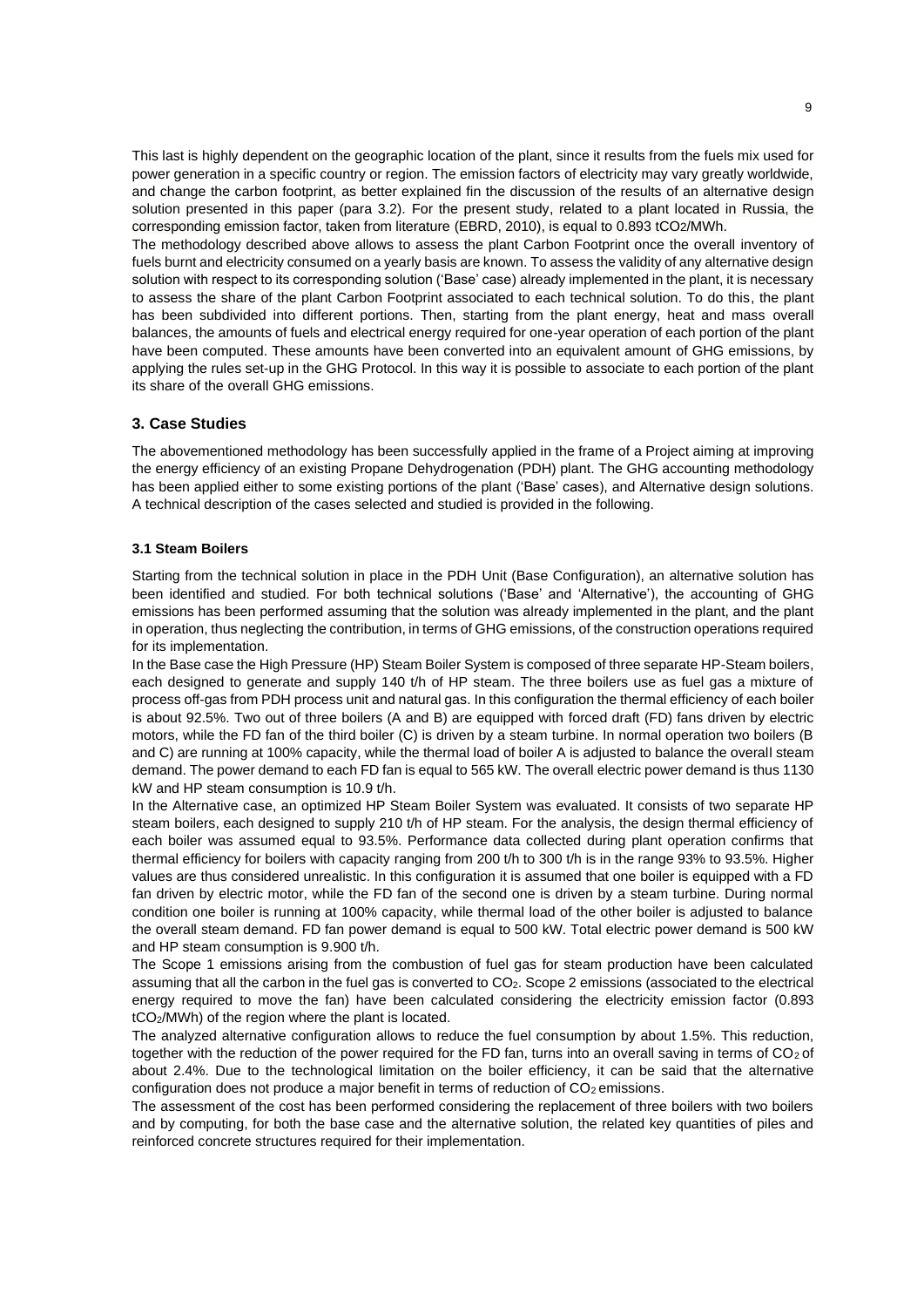

The alternative solution, slightly environmentally better, has turned out to be also economically less expensive, with a cost saving of around 30%.

*Figure 1. Comparison of CO<sup>2</sup> emissions from the base case and the alternative solutions*

#### **3.2 Steam Turbine vs Electrical Motor Compressor**

The main compressors of PDH plant are the Reactor Effluent Compressor (located inside the Reaction Section) and the Heat Pump Compressor (located inside the Fractionation Section). In the base case these two compressors are driven by steam turbines. The alternative solution considers that the compressors are driven by electrical motors.

For the Base configuration, an energy balance on the steam turbine has been performed to evaluate the flowrate of fuel gas needed to produce the steam required to drive the compressor. The CO<sub>2</sub> produced in the combustion process has been calculated stoichiometrically assuming the complete combustion of carbon content present in the fuel gas. For this configuration emissions arise from a stationary combustion in the plant (Scope 1 emissions).

In the Alternative case, the compressors are not driven by steam turbines but by electrical motors. For this configuration, therefore, the CO<sup>2</sup> emissions associated to the compressors are accounted as Scope 2 emissions, since they are related to the consumption of electricity, produced outside the plant boundaries. For the evaluation of  $CO<sub>2</sub>$  emissions, the same electrical emission factor (0.893 KgCO<sub>2</sub> / kWh) as the previous case has been considered.

The Alternative configuration does not give advantages in terms of reduced  $CO<sub>2</sub>$  emissions. This result is because the consumptions, fuel for the base case, and electricity for the alternative configuration, are associated to different emission factors. The fuel emission factor is lower than the electricity emission factor in this case study. In the base configuration, in fact, the energy required for the compressors' operation is produced via the combustion of light, hydrogen-rich off-gas (H2: 55% vol., CH4: 31% vol), turning into a low equivalent emission factor; on the other hand for the alternative configuration, in the region (Russia) where the plant is located, the electrical energy imported from outside the plant to drive the compressors is mainly produced by coal combustion, turning into a high emission factor (0.893 tCO2/MWh).

The emission factor of the fuel depends only on the fuel composition, but not on the geographic location of the plant. Conversely, the electricity emissions factor is highly dependent on the geographic location of the plant, since it results from the fuels mix used for power generation in that region. The emission factors of electricity may vary greatly worldwide, ranging from 0.047 tCO<sub>2</sub>/MWh in France to 0.476 tCO<sub>2</sub>/MWh in United States to 0.961 tonCO<sub>2</sub>/MWh in South Africa.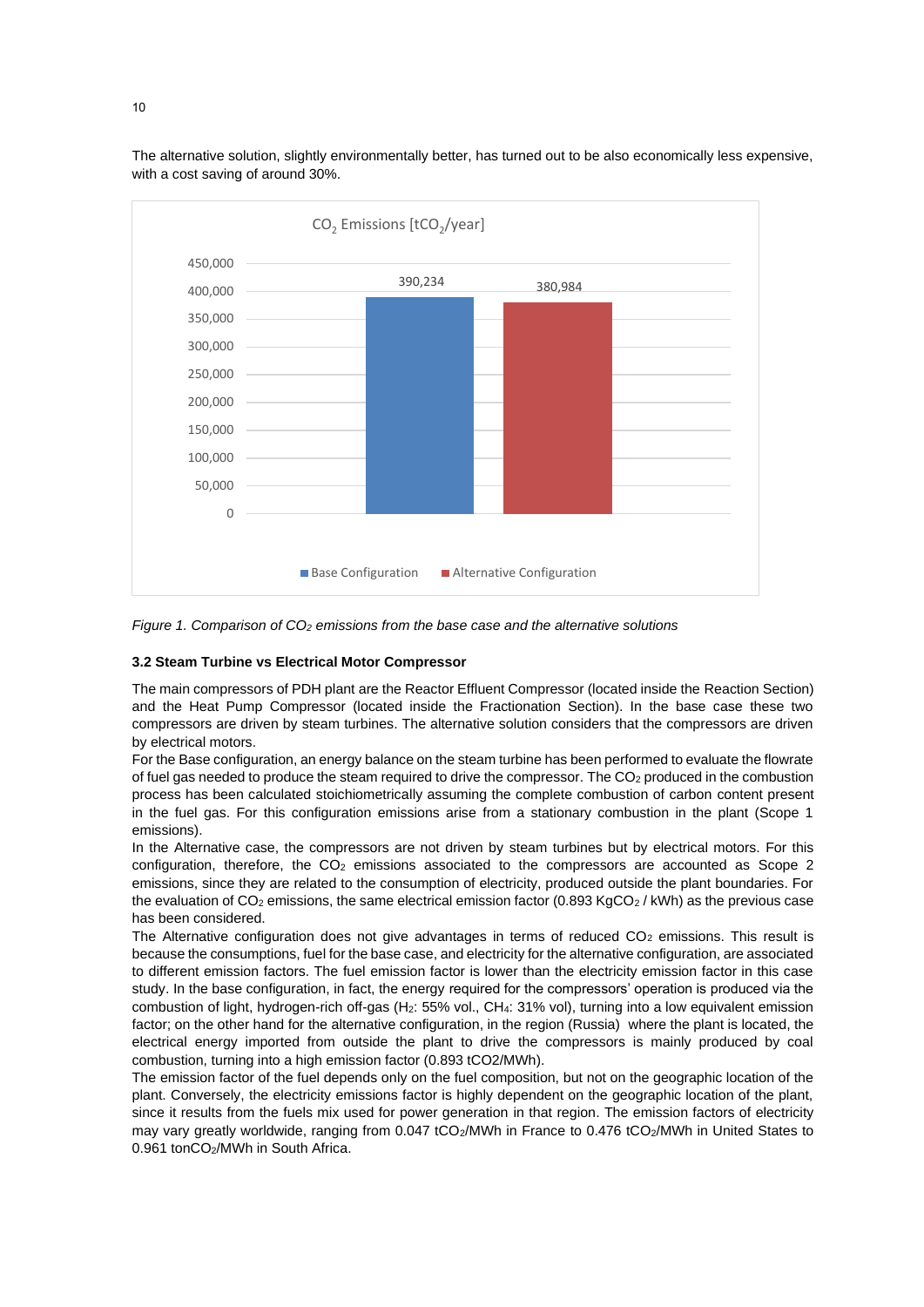

*Figure 2. Comparison of CO<sup>2</sup> emissions from the analysed technological configurations*

Starting from this consideration, it is therefore interesting to assess the impact, in terms of CO<sub>2</sub> emissions, of the alternative configuration in case the plant would be in a different geographical area, characterized by a different electrical emission factor. This analysis has been performed by considering the electricity emission factors of different geographical areas as reported in literature (Carbon Footprint, 2019), under the assumption that the energy required to drive the compressors would be the same, irrespective of the plant location. Results are reported in Table 2. The alternative configuration would allow to lower the emissions with respect to the base case in geographical areas where the electrical emission factor is lower than a threshold value of 0.5 tCO2/MWh.

| Country      | Electrical | Carbon Footprint      |
|--------------|------------|-----------------------|
|              | Emission   | [tCO <sub>2</sub> /v] |
|              | Factor     |                       |
|              | [tCO2/MWh] |                       |
| France       | 0.047      | 20,078                |
| Germany      | 0.469      | 200,361               |
| <b>USA</b>   | 0.4759     | 203,308               |
| China        | 0.6236     | 266,407               |
| Saudi Arabia | 0.7176     | 306,565               |
| Siberia      | 0.893      | 381,498               |
| South Africa | 0.9606     | 410,377               |

*Table2: total CO<sup>2</sup> emissions as function of emission factor of different countries, considering the electrical energy consumption as in alternative case*

For the base case, the assessment of the costs has been performed considering the existing Reactor Effluent Compressor and Heat Pump Compressor, the associated condenser packages, and the steam generation system, resulting in a total estimated cost of about 60 M€. Such an estimate includes the cost of all the pieces of equipment, as well as the interconnecting piping, the instrumentation, the civil works (e.g.: foundations, etc.) that are required for the implementation of the base solution in the plant, ready for plant operation. In the